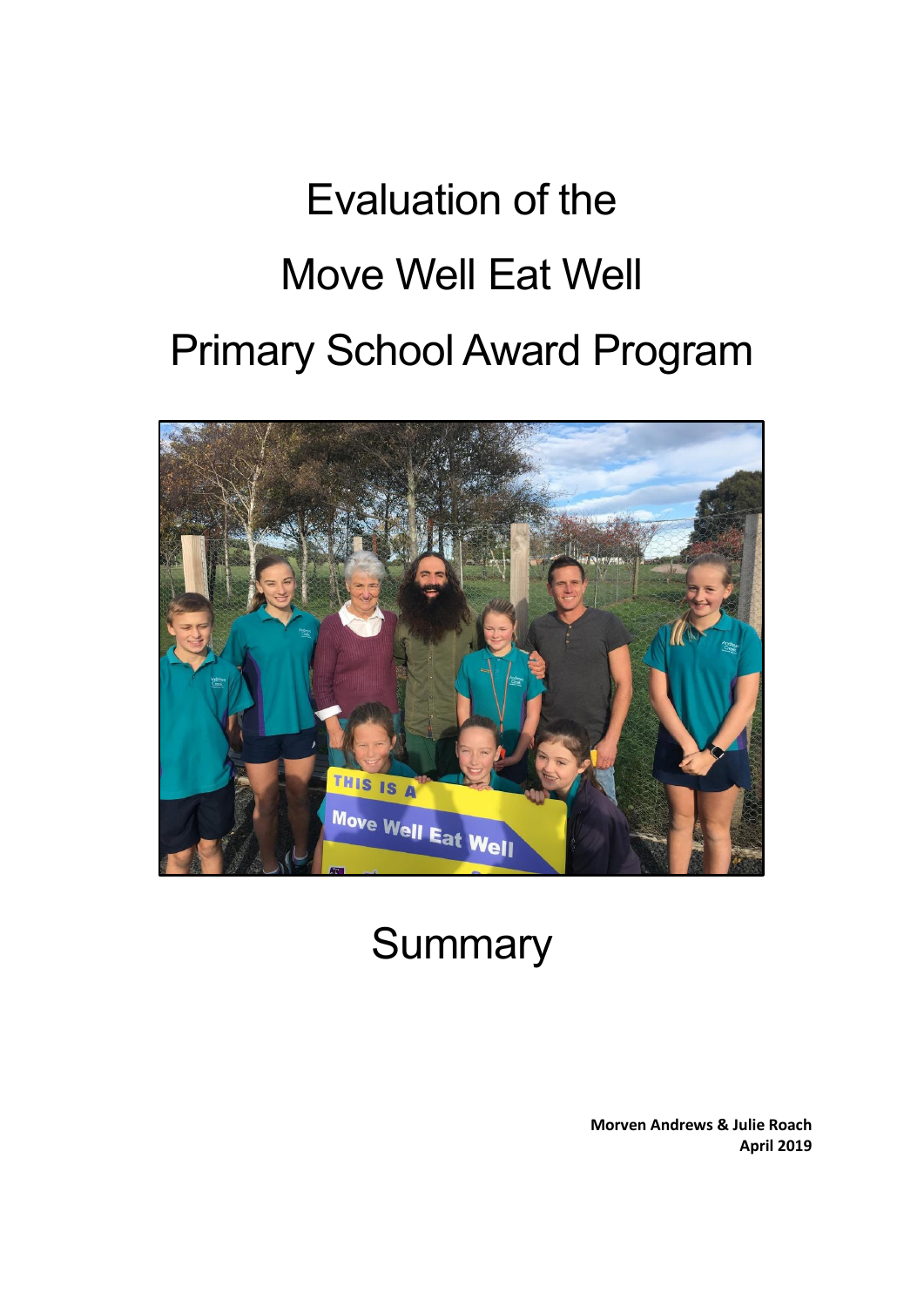*The Move Well Eat Well program's success is testament to the effectiveness of health promotion programs and highlights what can be achieved with adequate resourcing and commitment over time.* 

Submission to the Parliamentary Joint Select Committee on Preventative Health Care, 2015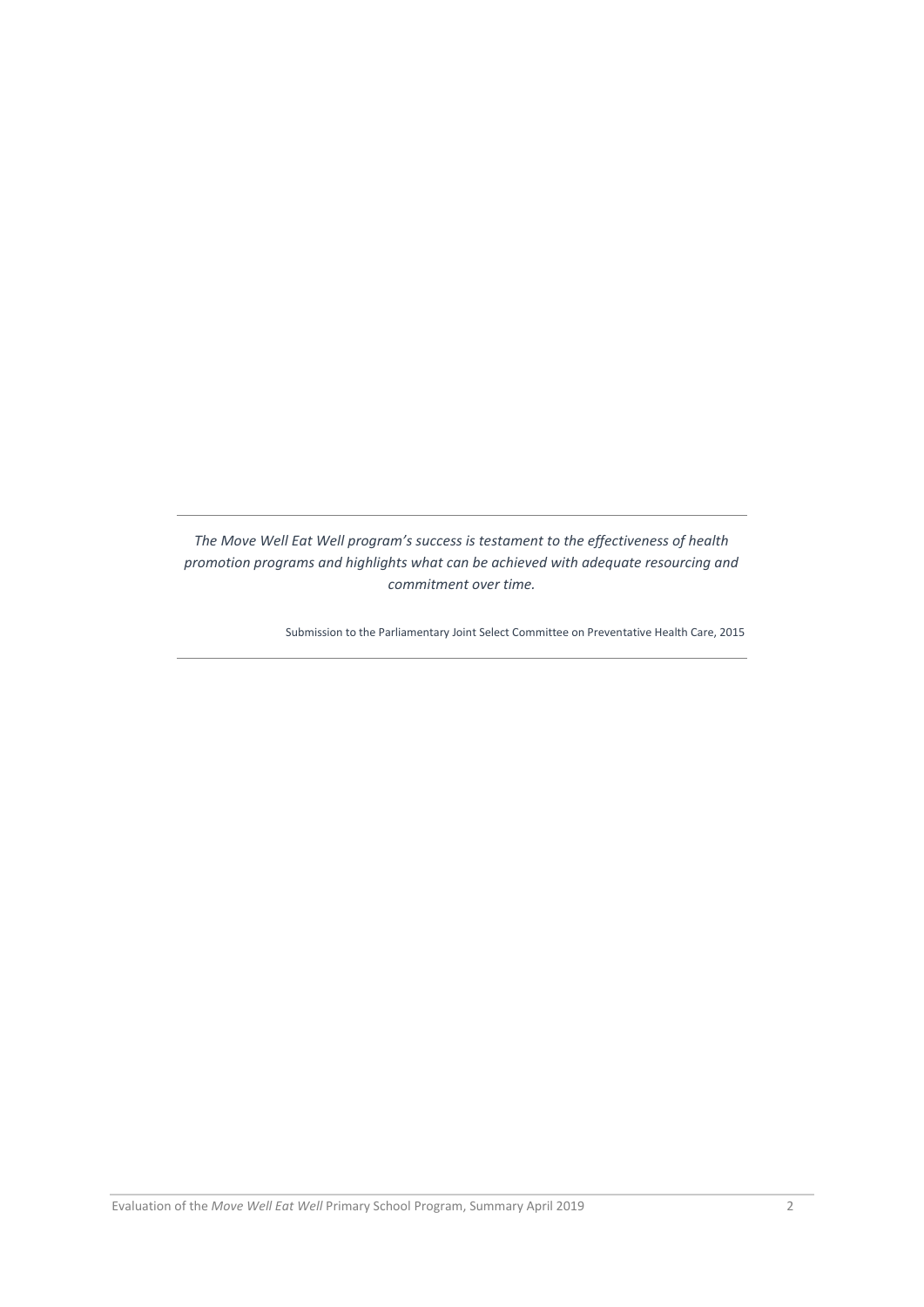### **Executive summary**

The Tasmanian Move Well Eat Well (MWEW) Primary School Award Program, based on the World Health Organisation's Health Promoting Schools model, encourages the incorporation of healthy eating and physical activity into day-to-day activities of primary school children. It is managed by Public Health Services (PHS) in the Department of Health (DoH) with a strong partnership with the Department of Education (DoE) and support from a range of partner organisations.

MWEW had its beginnings in 2004, with the current Award Program being progressively established in Tasmania schools from 2009. It has had periodic/regular external evaluation since its inception.

The Tasmanian MWEW program is aligned with the Healthy Tasmania Five Year Strategic Plan (2016) and the Department of Education's 2018-2021 Child and Student Wellbeing Strategy and Health and Wellbeing Curriculum.

This evaluation, conducted during July to December 2018, was commissioned by Public Health Services to 'assess the effectiveness, efficiency and sustainability of the Move Well Eat Well Primary School Program'. An outcomes evaluation approach using surveys, focus groups and interviews, was used to collect qualitative data from schools and stakeholders to determine the relevance, value and efficiency of the current MWEW program for schools.

In all, 329 people contributed their thoughts and ideas to the evaluation.

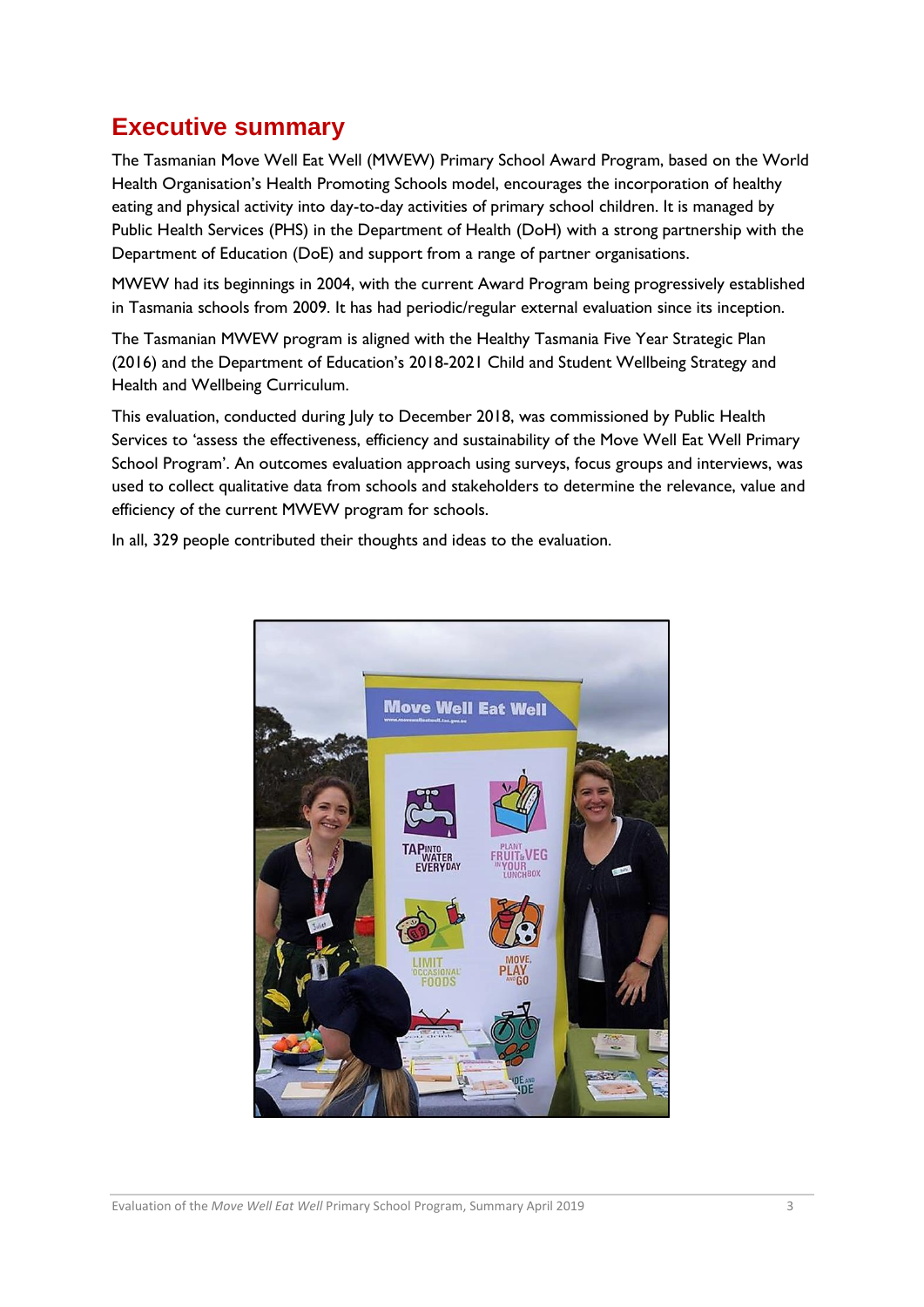#### **Key findings**

The evaluation provided ample evidence that the MWEW Primary School program is achieving its goal, *'to provide the opportunity for primary schools to promote and support healthy eating and physical activity as a sustainable and normal part of every child's day'*.

The MWEW program has had an extensive impact on the school system in Tasmania, reaching 82.4% of eligible schools in total (89% of government, 76% of Catholic, and 60% of Independent schools). Over one third (34%) of member schools have proceeded to become Award schools.

The program has been very successful in engaging with Tasmanian primary schools across the socioeconomic spectrum, and in establishing a culture that promotes healthy eating and physical activity. Children and families are now much more aware of the benefits of healthy behaviours. Some children and families have changed their behaviours. However, there continue to be barriers towards implementing some of the key messages. Sustained effort is required for the MWEW program to maintain and grow its profile amid competing pressures in schools and in the community.

Aspects of the MWEW Primary School Program that were strongly supported by informants were: *For schools*

- A whole-school approach with links to other school programs
- Access to evidence-based resources and support
- Maintaining the current 7 MWEW key messages
- The MWEW calendar of events
- MWEW incentives for schools
- Links to the curriculum
- Teachers adopting healthy behaviours
- Recognition of schools' Award status
- Regular contact and visits by MWEW staff, including refresher sessions
- Links with the school canteen.

#### *For parents*

- Consistent messaging, reinforcing messages in the home
- Creating heathy choices as the social norm in schools
- Reducing access to unhealthy foods
- Providing ideas for healthy lunchboxes
- Promoting waste reduction and environmental sustainability
- Providing MWEW activities for children
- Presenting healthy choices in a fun way.

#### *For the MWEW Program*

- Internal leadership and support from PHS
- Support of the Department of Education
- Involvement of other PHS staff
- Partnerships with the Tasmanian School Canteen Association (TSCA), Family Food Patch and other non-government organisations
- Alignment of the Early Childhood and Primary School MWEW programs.

#### Selected survey findings are illustrated in the following infographic.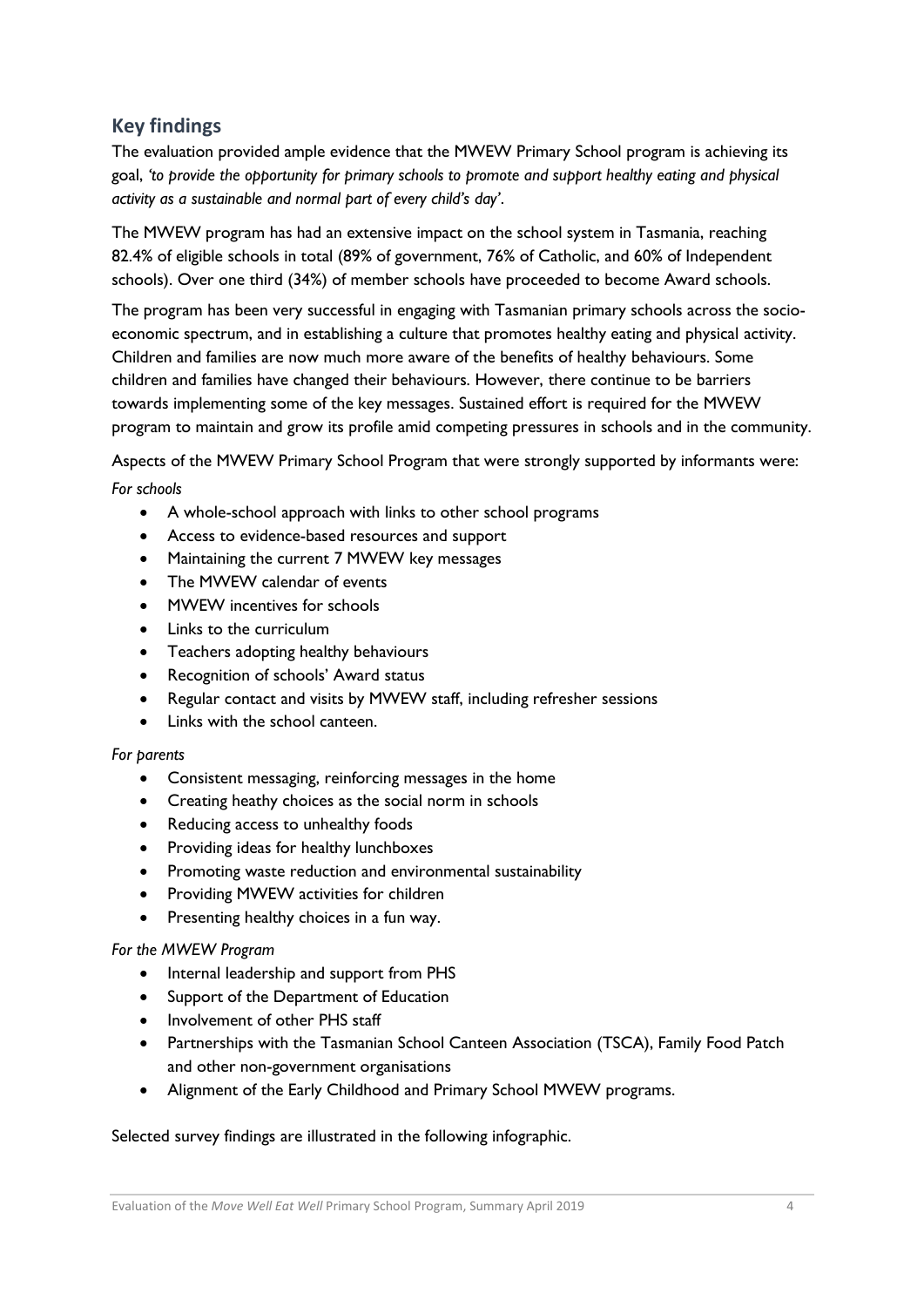#### **Move Well Eat Well (MWEW) Program Impact & Effectiveness**

Almost 95% of respondents to the school staff survey indicated that MWEW had been moderately or very effective in establishing opportunities in their schools to promote healthy eating.

93% stated that it had been effective in providing opportunities for physical activity.



#### **A Whole School Approach**



Fighty-nine percent (89%) of staff in MWEW schools thought the program had contributed either very or moderately well to a whole-of-school approach to health and wellbeing.

Of the school-based staff who responded to the survey, 79% believed that students were eating *more* healthily as a result of MWEW.





Eighty-three percent (83%) of school staff responding to the survey indicated that students had become *more physically* active as a result of MWEW.

#### **Meeting the needs and** expectations of schools

School staff were asked whether MWEW was meeting the needs and expectations of their school. Eighty-two percent (82%) responded either 'very much so' or 'a moderate amount'.

#### **Parents on Supporting Healthy Behaviour**

Parents were asked whether MWFW had made it easier for their child to engage in a range of healthy eating behaviours and physical activity when at school.





Seventy-six percent (76%) of parents indicted that their children had become more aware of the value of healthy eating as a result of MWFW.





Parents were asked whether their child had become more aware of the value of physical activity as a result of MWEW. 70% answered 'a lot' or a 'moderate amount'.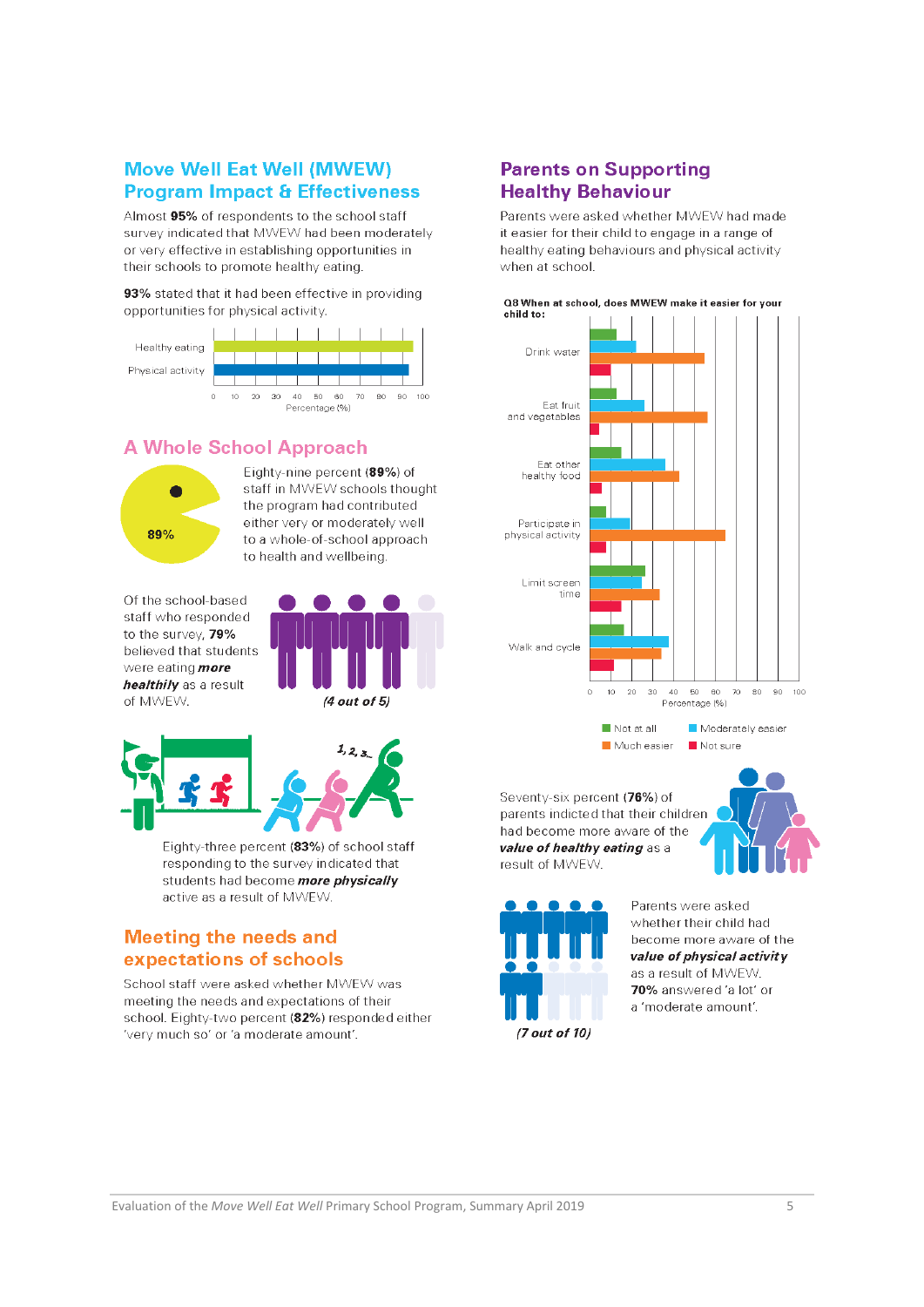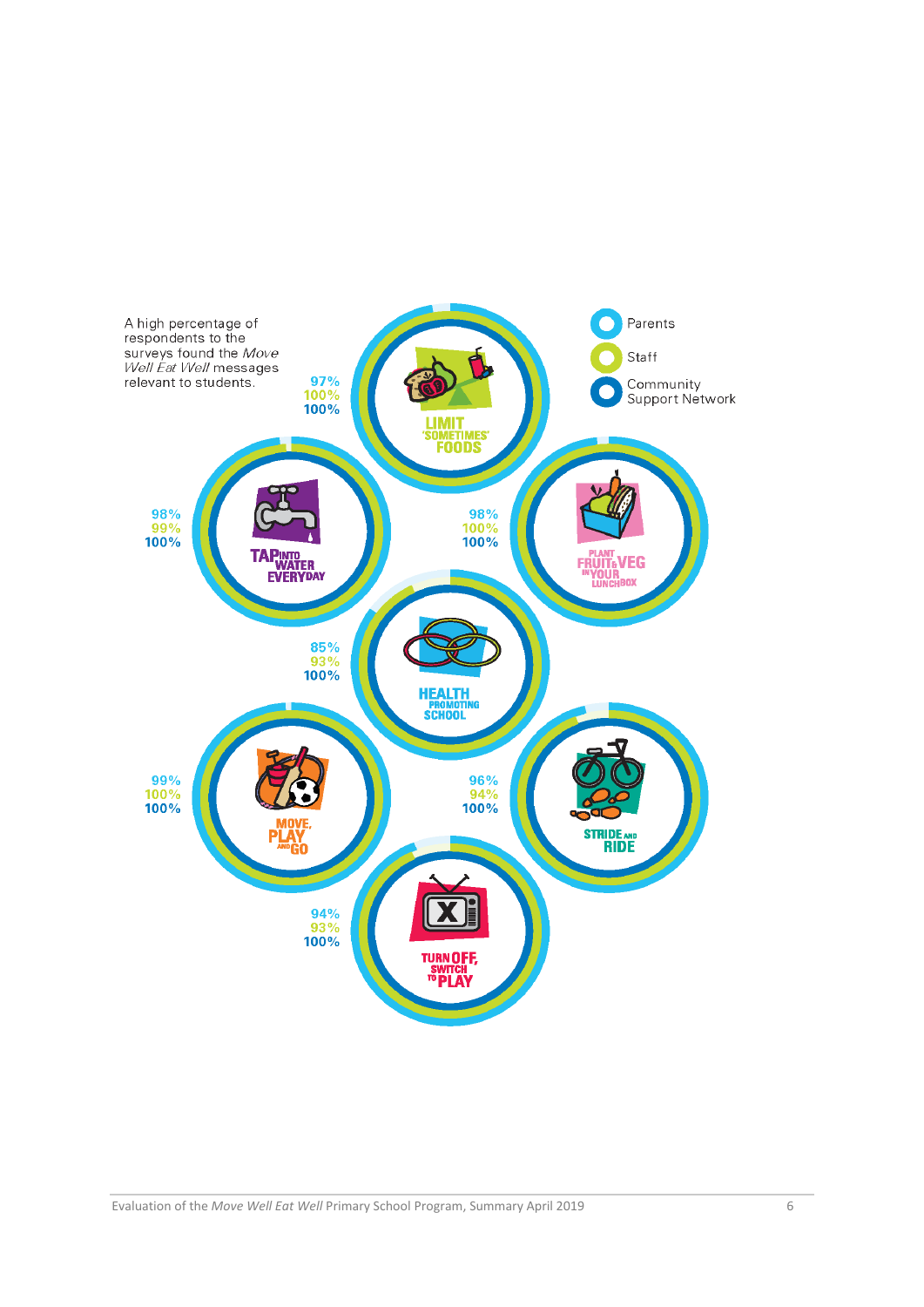#### **Recommendations**

#### *Public Health Services to:*

- **Continue to support the MWEW program by providing ongoing leadership and resourcing**
- **Re-position the MWEW program during 2019/2020 to align with government priorities and DoE's mental health and physical health focus areas and consider the feasibility re-branding (to encompass a 'Feel Well' or 'Be Well' focus)**
- **Lead the development of a dynamic 5-year Action Plan for the MWEW program in collaboration with the MWEW Steering Committee and based on recommendations of the evaluation**
- Increase the profile of MWEW within government and promote its inclusion in relevant government plans and strategies
- Explore options for establishing baseline data to monitor the effectiveness of the MWEW program and other PHS initiatives in changing healthy eating and physical activity behaviour and health outcomes of Tasmanian primary school students
- Update and renegotiate the Memorandums of Understanding with the DoE, TCEO and Independent Schools Office
- Explore ways to extend MWEW to high schools via further development of the Healthy Young People (HYP) resources.

#### *The MWEW program to:*

- **As part of the re-positioning of MWEW, develop a promotional campaign for 2020 to inform school communities of what it offers, its alignment to curriculum areas and priorities, MWEW staff roles and responsibilities, key contact numbers etc**
- **Increase support, outreach and communication with schools and the profile of MWEW in the community**
- **Reinvigorate the TAG calling for new members, particularly from Catholic and Independent school systems, and establish more regular meetings (e.g. once per term) enabling statewide engagement (e.g. northern meetings or online meetings).**
- **Continue to develop and update program resources and incentives, and consider re-vamping/modernisation of the MWEW website, icons, signage etc as part of the 5 Year MWEW plan (in consultation with the TAG and DoE/Catholic and Independent schools)**
- **Work with MWEW Steering Committee members to develop a model MWEW Implementation Plan/process for schools aimed at minimising paperwork and making this simple, streamlined and integrated with similar programs**
- Contact new school principals and provide presentations to principals' forums
- Provide support to new MWEW school contact people and school nurses taking on a lead role in implementing the program and help develop mentoring/buddy relationships